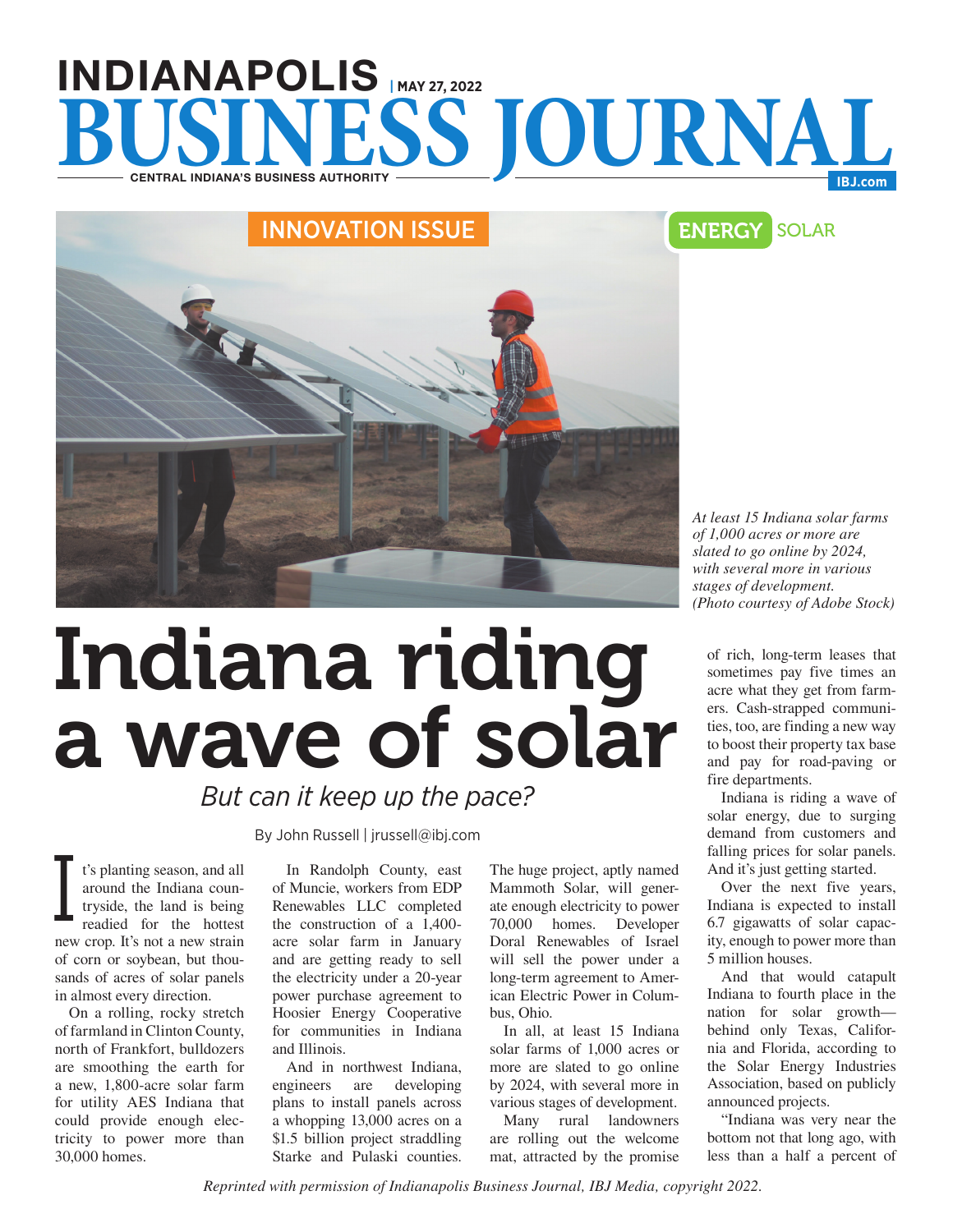our whole generation portfolio from solar," said Steve Eberly, executive director of Hoosiers for Renewables, a statewide advocacy organization. "Things are certainly changing."

By the end of 2021, that figure had nearly doubled to 0.92%—still modest, but the beginnings of what could be a tsunami in solar farms across the state.

"It's growing exponentially," said Doug Gotham, director of the State Utility Forecasting Group at Purdue University. "Indiana is definitely on an upswing."

#### Meeting opposition

Now the question is whether Indiana can hold the pace, as some communities and landowners push back against an explosion in solar farms.

Some farmers say that renewable developers are pushing too hard, gobbling up tens of thousands of acres of land that could be used for other purposes—and in the process, littering the countryside with what they consider unsightly projects. They say communities should be more selective in approving projects.

"I don't agree with taking prime farmland out of the equation, especially with food prices going up, food insecurity starting to go up," said Kyle Barlow, a fourth-generation farmer who grows corn, soybeans, pumpkins and sunflowers on his 1,000-acre Shelby County farm. "I don't feel it's a good use of the land at all."

He opposed New York-based Ranger Power's 1,900-acre Speedway Solar project near Morristown, which Shelby County officials approved in 2019. And he has been one of the most vocal opponents of a second project, a solar farm proposed by Utah-based sPower, near the small town of Bengal, about 10 miles southwest of Shelbyville.

Earlier this month, Barlow won a seat on the Shelby County Council, following a grassroots campaign heavily focused on controlling the growth of renewableenergy projects near homes and adjoining farms.

"I think we should look for other places for solar, if we really need that energy," he said, pointing to brownfields, parking lots, airports and interstate medians as possible sites.

Counties are also flexing their muscles to protect their right to approve projects. Last year, a group of counties was able to sink a proposed state law that would have set statewide standards on setbacks, heights and other facets of renewable-energy projects.

The bill was meant to address a major concern of large renewable developers, who said they must deal with a hodgepodge of regulations across Indiana's 92 counties, rather than one state standard, in setting up large projects. But county commissioners said the bill would have taken away their ability to decide which projects would fit into their communities.

This year, state lawmakers passed a watered-down version of the bill, adding incentives for local governments. The big difference: This time, the state standards were voluntary.

# Challenges slow

some progress<br>And there's another And there's another bump in the road, perhaps a substantial one—this one coming out of Washington, D.C.

Earlier this year, the Biden administration's Commerce Department launched an investigation into whether Chinese companies have been circumventing U.S. tariffs on solar panels by secretly producing solar cells with Chinese parts in Cambodia, Malaysia, Vietnam and Thailand.

Those four countries supply more than 80% of the most popular types of solar modules used in the United States. If the investigation finds that China illegally steered its solar panels through those four countries, that could amount to a trade violation that could result in steep penalties.

In the meantime, hundreds of solar projects in the U.S. have been canceled or delayed, as solar companies scramble for supplies, due to a near-shutdown in the supply chain.

"The industry is essentially frozen," Leah Stokes, a political scientist at the University of California, Santa Barbara, told The New York Times. "It's already leading to layoffs, to say nothing of the impact on our climate goals."

Already, Indiana is feeling the first tremors. On May 5,

### Sunny skies

*Indiana ranks fourth among all states for projected growth in solar power over the next five years, based on publicly announced projects. Below are the states with the highest projections, plus projections for Indiana's neighbors.*

#### Top 10

**State**, homes powered by solar (as of Dec. 31) Five-year-growth projection (in megawatts)



5,000 megawatts megawatts megawatts megawatts megawatts 10,000 15,000 20,000 25,000